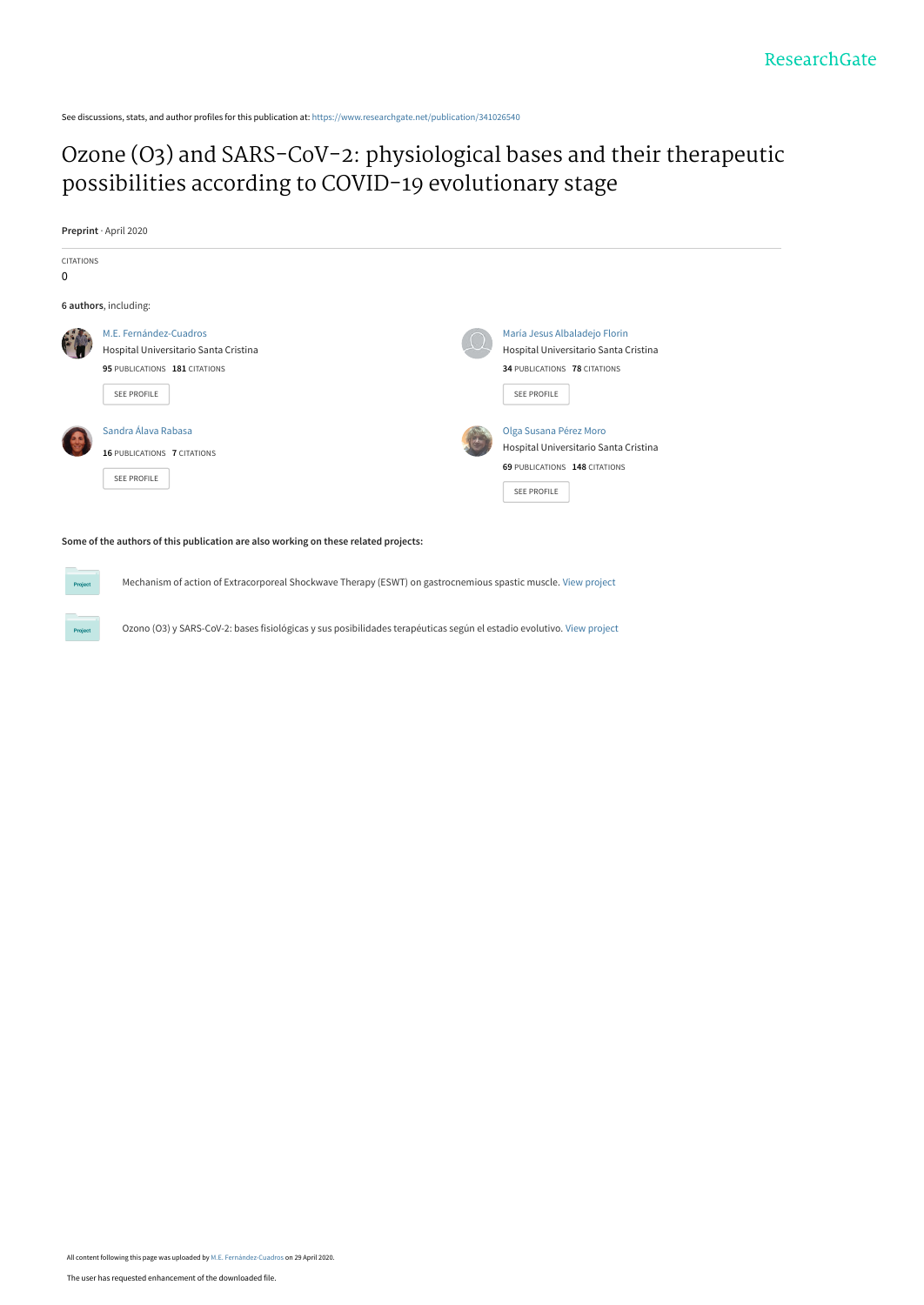# **Ozone (O3) and SARS-CoV-2: physiological bases and their therapeutic possibilities according to COVID-19 evolutionary stage.**

Marcos Edgar Fernández-Cuadros, PhD<sup>1</sup>; María Jesús Albaladejo-Florín, MD<sup>1</sup>; Daiana Peña Lora, MD<sup>2</sup>; Sandra Álava-Rabasa, MD<sup>1</sup>; Olga Susana Pérez-Moro, MD<sup>1</sup>.

- **1.** Servicio de Rehabilitación y Medicina Física, Hospital Universitario Santa Cristina, Madrid, España.
- **2.** Unidad de Geriatría, Hospital Universitario Santa Cristina, Madrid, España.

All authors declare responsibility for the content of the manuscript sent having participated in the design and drafting of the REVIEW/STUDY PROTOCOL.

The manuscript is original work of authors. All data, tables, figures, etc. used in the manuscript are prepared originally by authors.

The manuscript has not been and will not be published elsewhere or submitted elsewhere for publication.

The authors note that there is no commercial relationship giving rise to a conflict of interest in conducting this study.

The REVIEW/STUDY PROTOCOL complies with current ethical considerations. For the treatment used in this Research Article (1) informed consent was obtained from the patient included in the study and (2) the study protocol conforms to the ethical guidelines of the 1975 [Declaration of Helsinki](http://en.wikipedia.org/wiki/Declaration_of_Helsinki) as reflected in a priori approval by the institution's human research committee.

Finally we undersigned declare that all authors meet the requirements of authorship and give authorization for the transfer of all copyright on the publication to **SN Comprehensive Clinical Medicine.**

Thank you very much,

Yours sincerely,

Dr. Marcos E. Fernández-Cuadros (corresponding author).

**Corresponding author:** Marcos Edgar Fernández-Cuadros. Calle del Maestro Vives 2 y 3, Servicio de Medicina Física y Rehabilitación, Hospital Universitario Santa Cristina, Madrid, Spain. CP28009. ORCID ID: 0000-0001-6153-9075; Tf:+34-915574300[; marcosefc@hotmail.com](mailto:marcosefc@hotmail.com)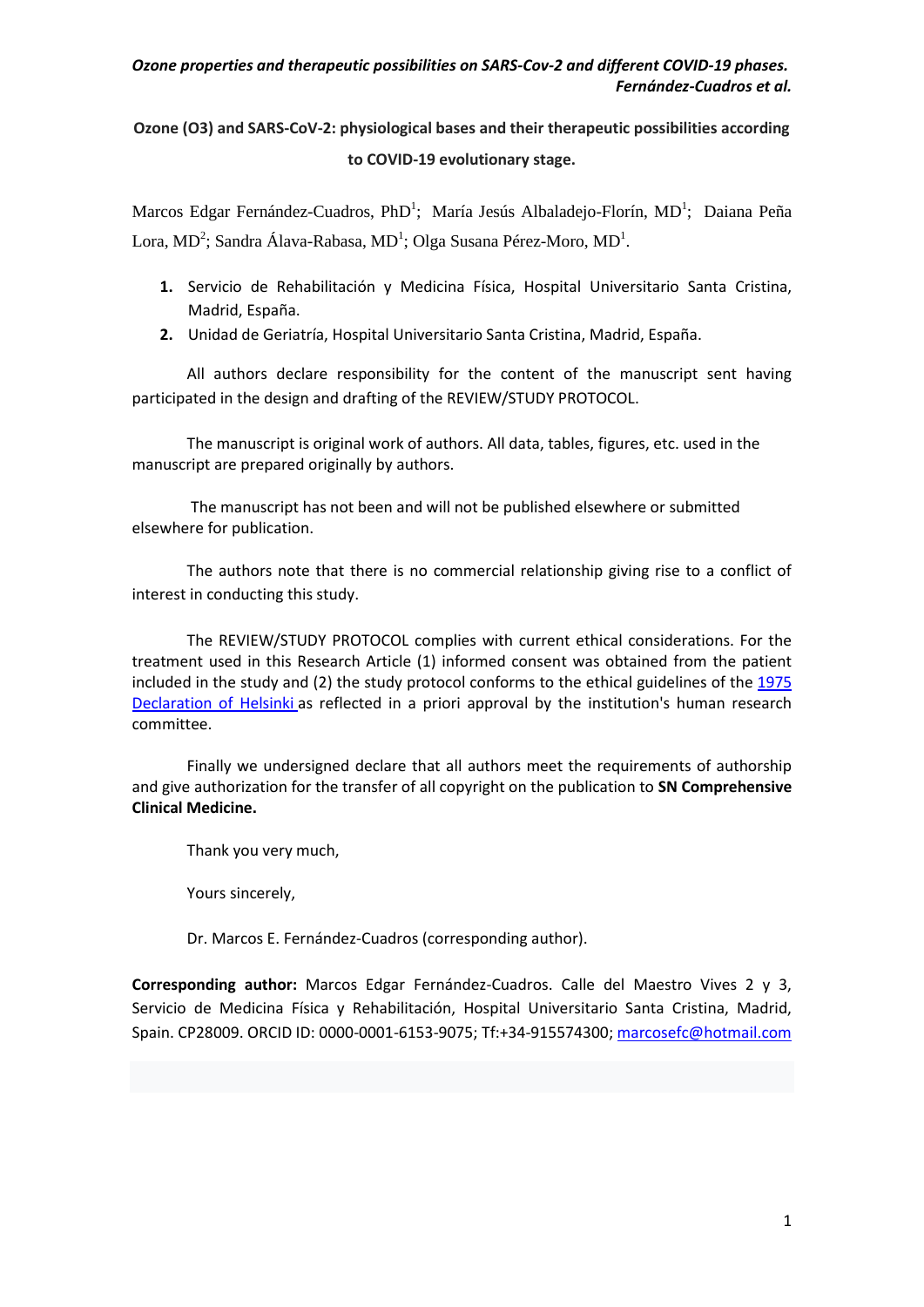# **Ozone (O3) and SARS-CoV-2: physiological bases and their therapeutic possibilities according to COVID-19 evolutionary state.**

Marcos Edgar Fernández-Cuadros, PhD<sup>1</sup>; María Jesús Albaladejo-Florín, MD<sup>1</sup>; Daiana Peña Lora, MD<sup>2</sup>; Sandra Álava-Rabasa, MD<sup>1</sup>; Olga Susana Pérez-Moro, MD<sup>1</sup>.

- **1.** Servicio de Rehabilitación y Medicina Física, Hospital Universitario Santa Cristina, Madrid, España.
- **2.** Unidad de Geriatría, Hospital Universitario Santa Cristina, Madrid, España.

#### **ABSTRACT**

To date, there is no definitive treatment for the new SARS-VOC-2 pandemic. Three evolutionary stages in SARS-CoV-2 infection are recognized (early infection, pulmonary phase, and systemic hyper inflammation), with characteristic clinical signs and symptoms. There are 80 international experimental trials underway seeking effective treatment for the COVID-19 pandemic. Of these, there are only 3 that consider to ozone therapy (major auto hemotherapy) as an alternative option. There is no study that evaluates Rectal Ozone Insufflation, despite being a safe, cheap, risk-free technique. That technique is a systemic route of Ozone administration (95-96%) and that could be extrapolated to the use of SARS-CoV- 2, given the excellent results observed in the management of Ebola.

Ozone has 4 proven biological properties that could allow its use as an alternative therapy in the different phases of SARS-CoV-2 infection. Ozone could inactivate the virus by direct (O3) or indirect oxidation (ROS and LOPs) and could stimulate the cellular and humoral immune systems, being useful in the early infection phase (Stage 1 and 2a). Ozone improves gas exchange, reduces inflammation, and modulates the antioxidant system, so it would be useful in the hyper inflammation or "cytokine storm" phase, and in the hypoxemia and / or multi-organ failure phase (Stage 2b and Stage 3).

Given the current pandemic, it is urgent to carry out an experimental study that confirms or rules out the biological properties of Ozone and thus allows it to be an alternative or compassionate therapy for the effective management of SARS-Cov-2 infection. The Ethical Committee at our Hospital has authorized the use of this technique for compassionate management of SARS-CoV-2 infection, considering the 4 biological ozone properties exposed previously.

**Key words:** Coronavirus, pandemic, Ozone, SARS-CoV-2.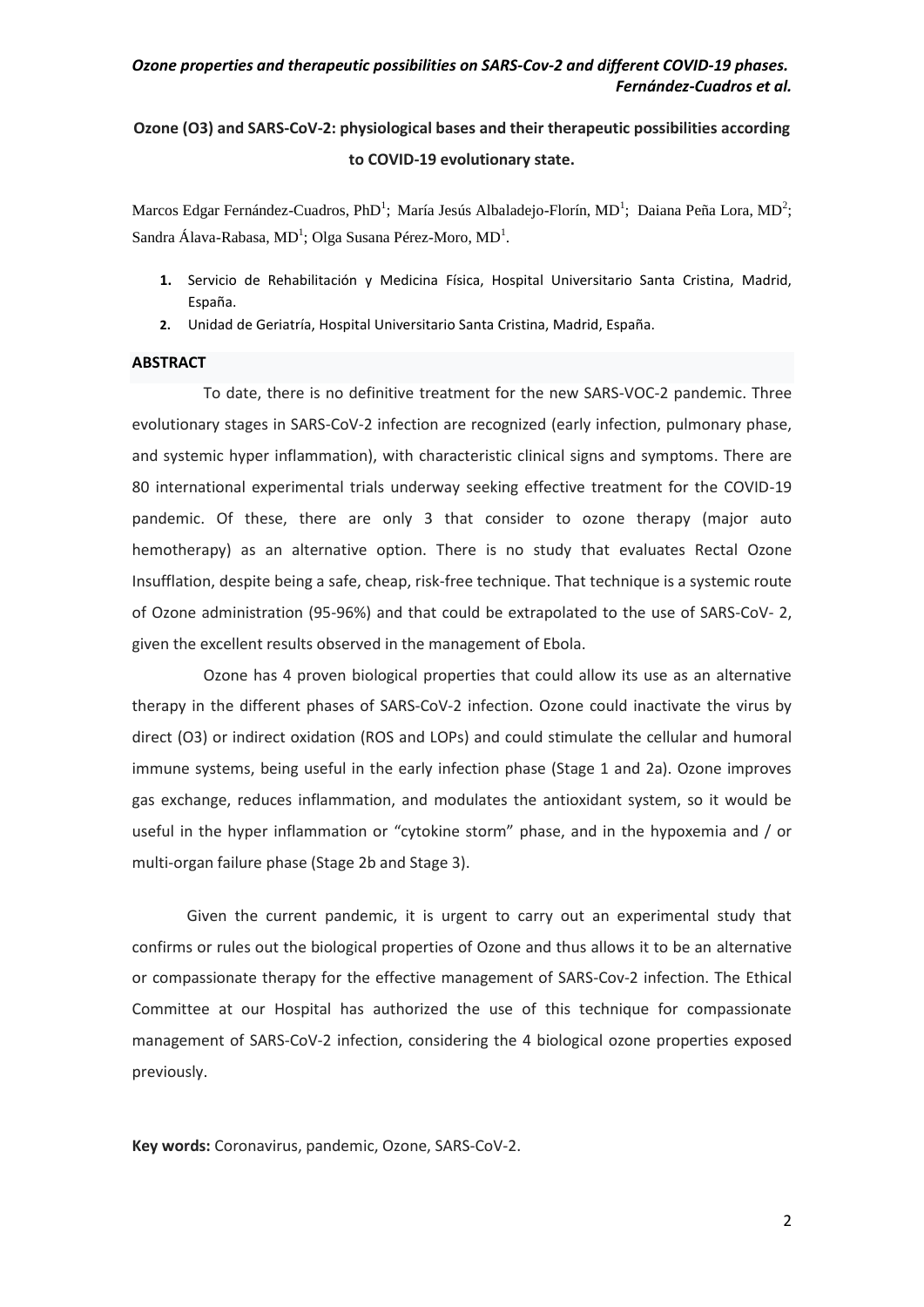# **Ozone (O3) and SARS-CoV-2: physiological bases and their therapeutic possibilities according to the evolutionary state.**

#### **INTRODUCTION**

Coronaviruses (CoV) are large RNA viruses, spherical in shape, from which protrude corona-shaped spicules (S-protein, basically made up of cysteine and tryptophan). They can cause pathology in animals (mammals and birds) and humans. Human coronaviruses were first isolated in 1960. Seven types of human CoV are known, of which four causes the common cold (HCoV-229E, HCoV-OC43, HCoV-NL63, and HCoV-HKU1). In this 21st century, three other new CoV have appeared whose pathogenicity is much more serious and cause severe acute respiratory syndrome (SARS), which are SARS-CoV (China, 2002), MERS-CoV (Middle East, 2012) and SARS-CoV-2 $^{1,2}$ .

An outbreak of cases of pneumonia caused by a new coronavirus, SARS-CoV-2 or COVID-19, has been reported in December 2019 in Wuhan, Hubei province (China)<sup>3</sup>. From China, it has spread in 3 months to practically all over the world, impacting on the economy and health of the affected countries. This pandemic has had an impact on health systems, which to date (April 5, 2020) there are 897,013 confirmed cases in 196 countries and more than 65,712 deaths  $4$ .

The current pandemic confirms that SARS-CoV-2 is a highly infectious virus with a high transmission capacity. It is transmitted through Flügge droplets from the respiratory secretions of an infected person (by exhaling, coughing, or sneezing) and is capable of transmission over distances of up to 2 meters. When Flügge droplets fall, they deposit on surfaces, where they can infect other people if they touch those objects or surfaces with their hands and then bring them to their eyes, nose or mouth <sup>5</sup>.

The high infectivity rate and the high incubation time (between 1 and 14 days) of this virus provide great pre-symptomatic transmissibility. Furthermore, after healing, transmission is also possible (15 days post-cure). Fecal-oral transmission is plausible, causing digestive symptoms (diarrhea). No cases of perinatal or breast milk transmission have been reported  $6$ .

To date, there is no effective antiviral treatment against SARS-CoV-2. Antiviral drugs and systemic corticosteroids used in other viral infections (SARS-CoV and MERS-CoV) have not demonstrated validity for SARS-CoV-2<sup>7</sup>. Some authors highlight the use of corticosteroids at the start of the hyper inflammatory response and not in early stages, where their early use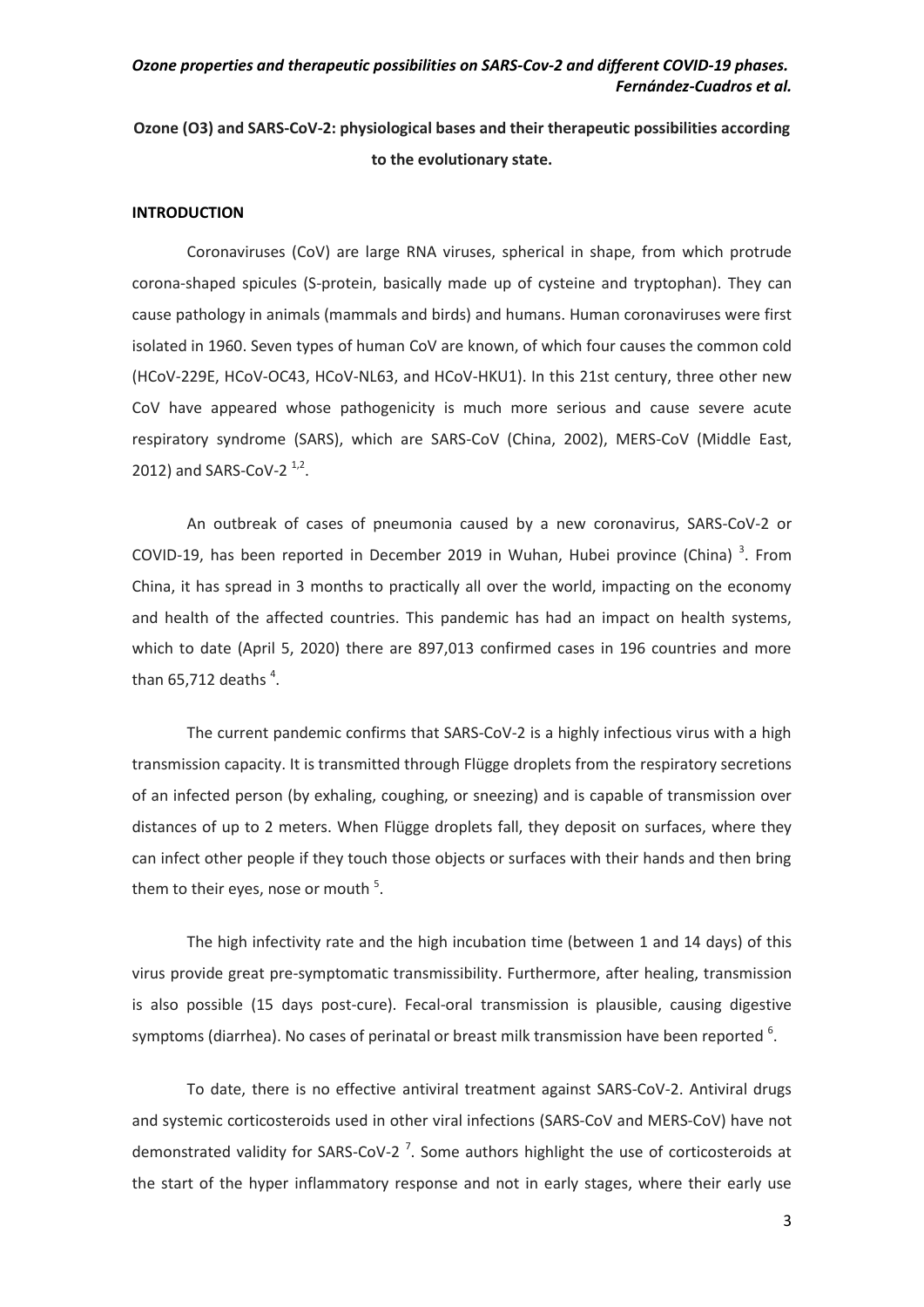could favor viral replication <sup>8</sup>. Remdesivir (antiviral RNA) has been successfully used to treat the first case of SARS-CoV-2 in the United States<sup>9</sup>. Remdesivir is the most promising antiviral currently investigated, although neither its efficacy nor safety is established  $9$ . Lopinavir / Ritonavir significantly decreased viral load in one case of SARS-CoV-2, although the efficacy of this combination is not definitively established  $10$ . Several studies have found that hydroxychloroquine may inhibit some steps in the replication of several viruses, including CoV  $11$ . Hydroxychloroquine also has an immunomodulatory effect, suppressing production and release of TNF- $\alpha$  and IL-6<sup>12</sup>. Currently, the efficacy, dose and safety of hydroxychloroquine for the treatment and prevention of SARS-CoV-2 are not established, and more data is needed on whether the in-vitro activity corresponds to clinical efficacy  $12$ . A recent publication states that the combined use of hydroxychloroquine and azithromycin is more effective in eliminating the virus  $^{13}$ .

Various quasi-experimental protocols are being evaluated at the hospital level to modulate the excessive immune response, to suppress different proinflammatory cytokines, and thus to avoid the damage produced by the cytokine storm; because this phenomenon is responsible for the fatal outcome in infection by SARS-Cov-2<sup>14</sup>.

Several studies (Cuba, Italy, Germany, Russia and Spain) and years of experience have shown that Ozone (O3) is capable of modulating inflammation and pain; in addition to having demonstrated a bactericidal, fungicidal, virucidal and parasitic effect <sup>15,16</sup>. These antimicrobial properties have made Ozone recognized as such an effective disinfectant that it is used in many water purification plants worldwide  $^{15}$ . In this context, we reasonably believe that Ozone has a place in the management of the present SARS-CoV-2 pandemic, so we will carry out a review on the subject and its therapeutic possibilities.

Currently, about 80 clinical trials are being carried out that seek to define the best therapy for the management of SARS-Cov-2 infections, of which only 3 are dedicated to the study of ozone on this disease and its potential therapeutic use  $4$ .

The objective of this Review is to analyze the physiological bases and therapeutic possibilities of Ozone on SARS-Cov2 (COVID-19) infection according to evolutionary stage and perhaps propose its use as complementary therapy in the compassionate treatment of COVID-19, using as a systemically administered rectal insufflation route, because it is the simplest, safest and cheapest technique.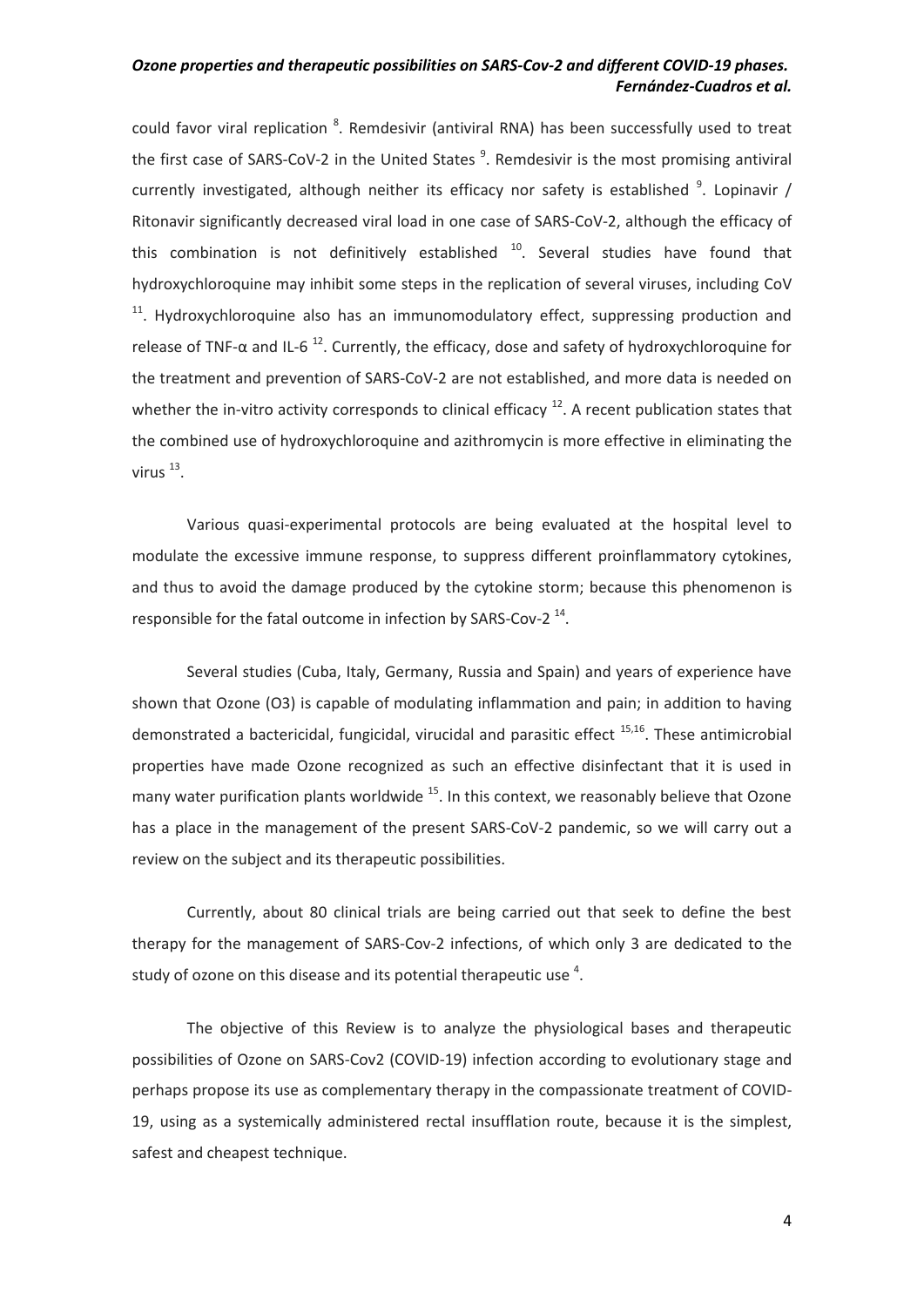#### **PHYSIOPATHOLOGY OF SARS-CoV-2**

SARS-CoV-2 infection produces an immune response in two phases  $17$ ; a first in which viral pathogenicity predominates, and a second, in which the pathology is mainly due to the excessive host immune response  $17$ . The transition from one phase to another is progressive, both clinically and analytically  $14$ .

During incubation and in the non-severe phase of the disease, a specific adaptive immune response is required to try to eliminate the virus and limit progression to more advanced stages of infection. The second phase begins when the protective immune response is altered. An immune system dysfunction generates a decrease in CD3 + and CD4 + T lymphocytes accompanied by an increase in neutrophils and an increase in the neutrophil / lymphocyte index, especially in the most severe cases, being a predictive sign of torpid evolution<sup>18</sup>.

Immune system dysfunction originates disproportionate and negative immune responses for the different affected tissues. Recruitment of signaling complexes develop a molecular cascade that activates nuclear transcription factor-Кβ (NF-Кβ) and interferon regulatory factor 3 (IRF3) and the production of type-I interferons (IFN-α / β) and a series of pro-inflammatory cytokines (mainly IL-1β, IL-6, macrophage colony stimulating factor [MCSF], IP-10, MCP-1, hepatocyte growth factor [HGF], interferon-γ [IFN- γ] and tumor necrosis factorα [TNF-α]). The cytokine profile associated with COVID-19 severity resembles that seen in Secondary Haemophagocytic Lymphohistiocytosis (SHLH)<sup>19</sup>. SHLH is a poorly understood hyper inflammatory syndrome characterized by fulminant hypercytokinemia and fatal multiorgan failure, representing 3.7-4.3% of cases of viral sepsis in adults. SHLH is associated with sustained fever, cytopenia, elevated ferritin, and lung involvement in 50% of patients  $20$ . In a multicenter retrospective study of 150 cases of COVID-19 in Wuhan, the mortality was attributed to viral hyper inflammation, and increased ferritin and IL-6 were considered markers of serious disease  $^{21}$ . Other predictors of severe SARS-CoV-2 disease were elevated D-Dimer, lymphopenia, and increased ultra-sensitive troponin-I<sup>22</sup>.

The current treatment for COVID-19 is maintenance, and respiratory failure due to acute respiratory distress syndrome (ARDS) is the main cause of mortality. A subgroup of patients with severe COVID-19 could develop "cytokine storm" syndrome <sup>23</sup>. To reduce mortality, there is a need to identify and treat hyper inflammation using all existing therapies with acceptable safety profiles, as soon as possible  $24$ .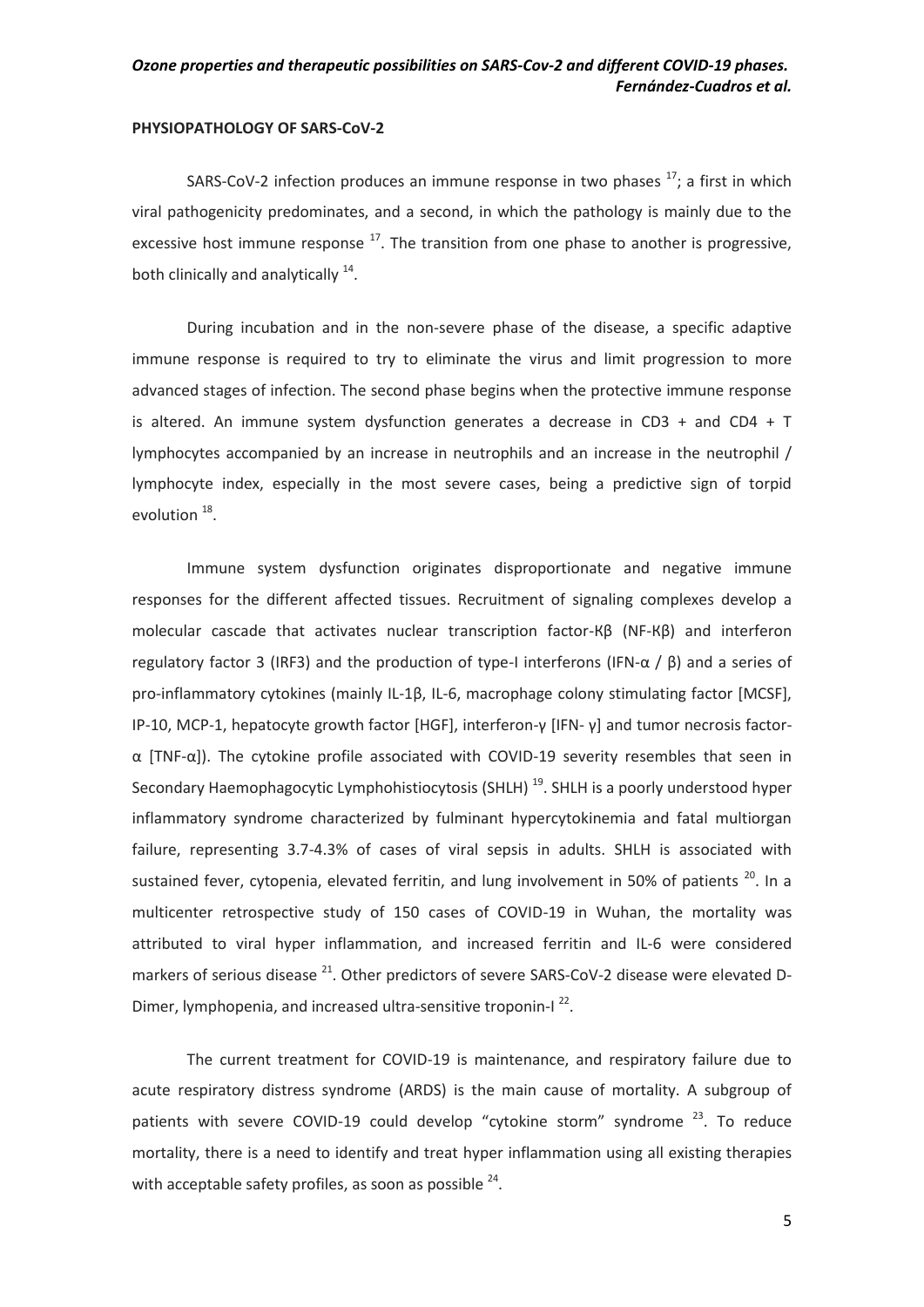#### **CLINICAL PRESENTATION OF SARS-CoV-2**

SARS-Cov-2 infection does not progress similarly in everyone who comes in contact with the virus. A small percentage of exposed people do not become infected or develop clinical symptoms (30%). The interest in the clinical classification lies in being able to propose the most appropriate therapeutic approach for each patient according to the phase in which they are found  $^{14}$ .

Siddiqi and Mehra have proposed a classification of the disease in 3 states or phases  $^{25}$ .

**State I** (mild or early infection), ranging from inoculation to the early establishment of the disease, characterized by nonspecific symptoms such as malaise, fever, dry cough, headache, anosmia or ageusia. At the analytical level, the hemogram can reveal lymphopenia and neutrophilia without other significant abnormalities (Table 1)<sup>25</sup>.

**State II** (moderate infection, with respiratory involvement without hypoxemia [IIa] or with hypoxemia [IIb]). Establishment of respiratory disease with worsening of symptoms and the appearance of radiological signs of viral pneumonia (infiltrates or ground-glass opacities that are characteristically bilateral [**Radiography and Tomography observed in Table 1**]) and analytical features (exacerbation of lymphocytopenia, moderate elevation of D-dimer and transaminases), as well as the beginning of elevation of systemic markers of inflammation but not exaggerated (normal or low procalcitonin). At this stage, most patients with COVID-19 would need to be hospitalized for observation and treatment (15%). A relevant clinical aspect in this period is the appearance of hypoxemia as a marker of the progress of the infection and the need for mechanical ventilation as a result of the pulmonary inflammatory hyper response, which, if not interrupted, will lead to the next state (Table 1)<sup>25</sup>.

**State III** (severe or of systemic hyper inflammation). Clinically, in this phase, multiorgan involvement is observed in many patients with a progressive evolution towards worsening and hemodynamic instability and sepsis. This period is characterized by a significant elevation of systemic inflammation markers (IL-2, IL-6, and IL-7, granulocyte colony stimulating factor, macrophage inflammatory protein 1-α, TNF-α, C - reactive protein [PCR], ferritin and Ddimer). Ferritin is the key indicator of macrophage activation. D-dimer rises in a similar way to antiphospholipid syndrome together with low platelets and coagulation disorders **(Table 1)**<sup>25</sup>.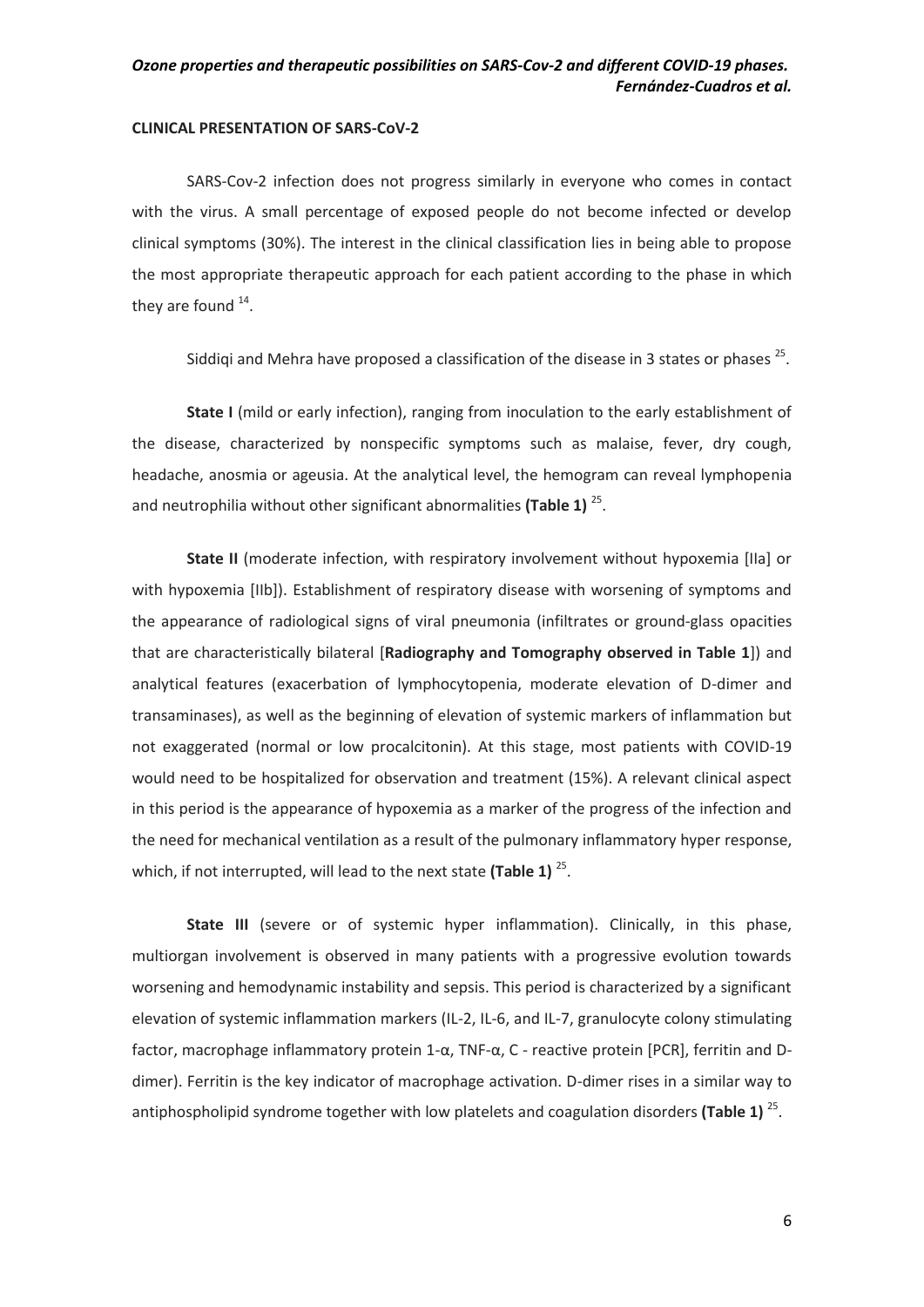#### **OZONE AND MEDICINAL PROPERTIES**

Ozone is a strong oxidizing agent (the third if compared to fluorine and persulfate) and a molecule with a high reactivity  $26$ .

Ozone (O3) is the unstable (allotropic) form of oxygen  $27-29$ . Various infectious, autoimmune, degenerative and diseases are treated by O3 $30$ . Ozone is an immunomodulatory, anti-inflammatory, analgesic and trophic agent  $^{29}$ .

Ozone is not storable because it decomposes spontaneously. To date, O3 concentration is halved at 30ºC within 25 minutes, at 20ºC in 40 minutes and at -50ºC in 3 months  $^{26}$ . Ozone decomposes rapidly; dividing into O2 and O (monatomic O). Ozone disintegration releases heat (24.27kcal) and produces and vasodilator effect. This molecule is highly reactive and therefore antifungal, antiparasitic, and antiviral properties are attributed  $^{31}$ .

Ozone has a dose / effect relationship and therefore is not considered a homeopathic medicine. On the contrary,  $^{26,32}$ . Ozone generators release concentrations from 1 to 70-100ug / ml, although the therapeutic window is between 10-80 ug / ml  $^{31}$ . The O3 total dose is equivalent to the volume of gas (ml) multiplied by O3 concentration ( $\mu$ g / ml).

Ozone, when dissolved in plasma, reacts with a series of biomolecules and then disappears. There are two compounds (reactive species of oxygen or ROS and lipid oxidation products or LOPs) that represent the "Ozone messengers". They are responsible for the biological and therapeutic effects. ROS are produced immediately in the initial phase (mainly hydrogen peroxide or  $H_2O_2$ ) and are responsible for the early biological effects on the blood (erythrocytes, leukocytes, platelets). In contrast, LOPs, which are produced simultaneously, have a longer half-life, reach the vascular system and interact with various organs, where they trigger late effects. Some of these target organs are the liver (in chronic hepatitis), the vascular system (in vasculopathies), while other organs are likely involved in the restoration of normal homeostasis (central nervous system, gastrointestinal tract, lymphoid tissue associated with mucosa) <sup>26,30,32</sup>.

The biological effects of ozone in plasma are due to the formation of ROS and LOPs (ozone messengers). ROS improve O2 delivery in erythrocytes. ROS also activate the immune system by stimulation of leukocytes. In platelets, ozone favors the release of cytokines (local hormones) and growth factors. In the endothelium, LOPs increase the release of NO (nitric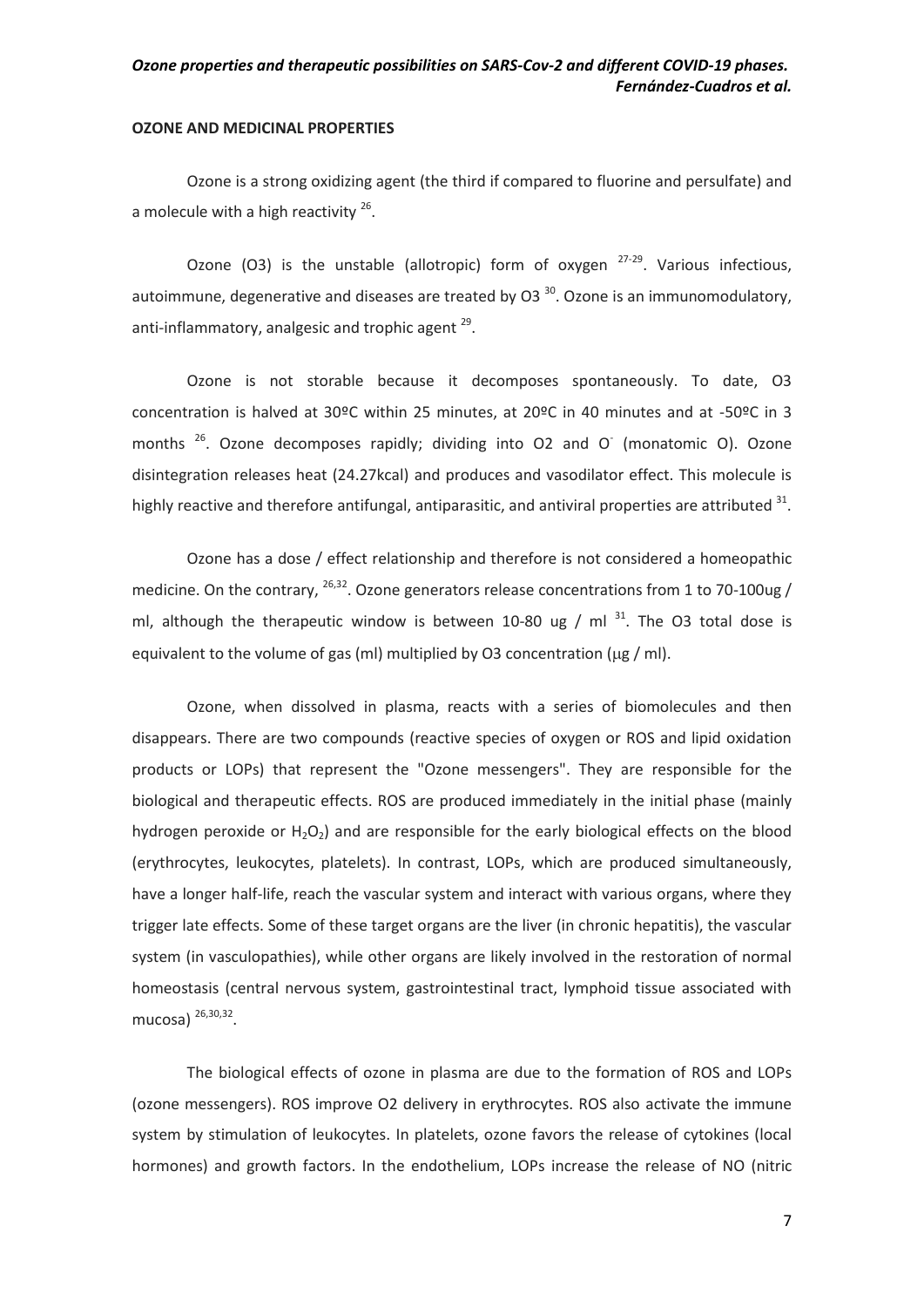oxide). In bone marrow, LOPs favor the release of stem cells and generation of gifted erythrocytes. Finally, LOPs act on other organs, activating the positive regulation of Oxidative Shock Proteins (OSP) and antioxidant enzymes (superoxide dismutase, catalase, and glutathione peroxidase) <sup>26,32</sup>.

Ozone modulates inflammation and oxidative stress, stabilizing the pro-oxidant and antioxidant balance  $31$ . In summary, Ozone increases the rheological properties of the blood, improves the delivery of O2, the endothelial production of NO, and modulation of immunity via cytokine induction. In this sense, Ozone (O3) is the "ideal" cytokine inducer **(Table 2)** <sup>26,32</sup>.

#### **POTENTIAL PROPERTIES OF OZONE ABOUT SARS-COV-2**

Ozone has many properties that could cope with COVID-19 infection, and its different properties can act on the different evolutionary stages of the infection. Babior et al have shown that our immune system is capable of producing Ozone to develop bactericidal activity  $33$ . Bocci has shown that Ozone is also active against viruses, fungi, yeasts and protozoa  $26,32$ .

Four properties are proposed for which ozone would be useful in the management of SARS-COV-2.

**Property 1.** Rowen states that Ozone is capable of directly inactivating many viruses (Norwalk virus, Hepatitis A virus, poliovirus and MS3 colofagus)<sup>34</sup>. The explanation for the "virucidal" effect is that Ozone is capable of oxidizing the glycoprotein of its membrane, transforming it from the reduced form (R-S-H) to the Oxidized form (R-S-S-R). The virus normally requires the reduced form to enter cells and infect them  $34$ . Mirazmi has observed that CMV (cytomegalovirus) loses infectivity if its "thiol" or sulfhydryl (R-S-H) group is oxidized (R-S-S-R), as Rowen observed. Coronaviruses, as well as Ebola virus, have regions rich in cysteine and tryptophan in their membrane S-protein (spike-S)  $34,35$ . Rowen and Eren postulate that Ozone would directly oxidize the "thiol" (R-S-H) groups of cysteine and tryptophan to the R-S-S-H form, inactivating them, directly blocking their cellular fusion. If the ozone does not arrive directly, its messengers, such as ROS or LOPs  $(H_2O_2)$ , superoxide, nitric oxide, etc.), still maintain their oxidizing power to inactivate viruses **(Figure 1)** 34-38. If ozone by the peroxidation process damages the capsid, the reproductive cycle of the virus is altered, therein would be the therapeutic effect of Ozone in the Initial Phase (State 1) of early infection **(Table 1, Figure 2).**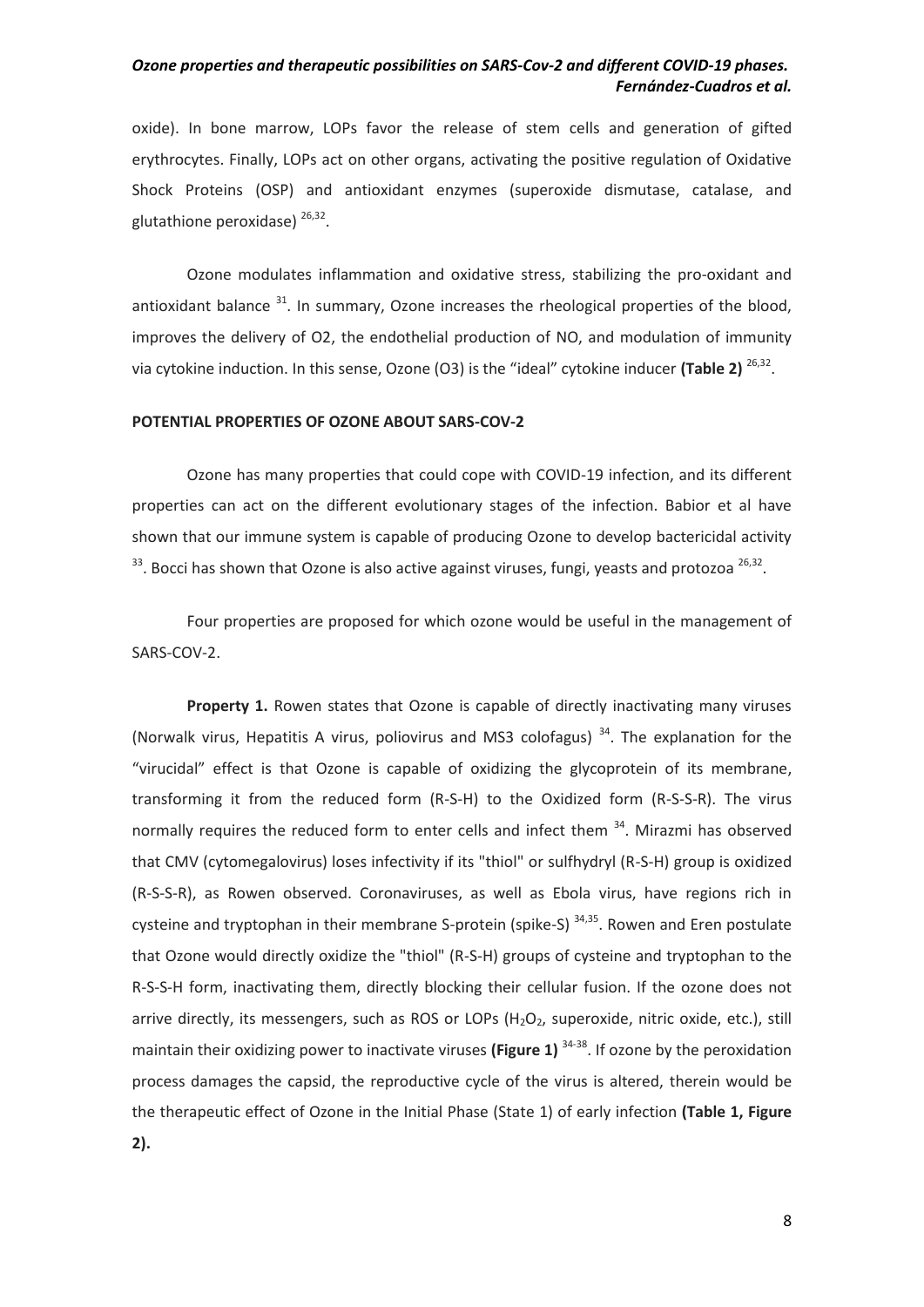**Property 2.** Ozone, via second messengers  $(H_2O_2)$ , is capable of stimulating cellular and humoral immunity, through the NFAT (nuclear factor activated T-cells) signaling pathway and the AP-1(Activated Protein-1) pathway  $^{39}$ . These pathways are crucial transcription factors since they would induce the expression of genes to release inflammatory cytokines (IL-2, IL-6, IL-8, TNF- $\alpha$  and IFN-γ) that will produce the inflammation that will recruit the neutrophils, lymphocytes and macrophages, in order to carry out phagocytosis to limit infection at that level, killing local pathogens  $^{26,39}$ . This property of Ozone would allow acting in the viral response phase (State 1 and State 2) of the viral infection **(Table 1, Figure 2).**

**Property 3.** Ozone at therapeutic doses modulates erythroid nuclear factor type 2 (Nrf2) and NF-K $\beta$  and induces the rebalancing of the antioxidant environment  $40-44$ . Nrf2 is the key transcriptionist that controls various aspects related to cellular homeostasis in response to toxic or oxidizing agents. In particular, the effects of Nrf2 mediate basal or induced transcription of phase II antioxidant enzymes (it produces the enzymes catalase, glutathione peroxidase, and superoxide dismutase), which are the enzymes responsible for the elimination of ROS. During acute inflammatory processes, to increase the magnitude of the response, NFkB promotes increased activity of mitochondrial NADPH oxidase, the main source of endogenous superoxide anion radical. It is now clear that there are strong links between the coordinated activity of gene activation by both transcription factors (NF-kB and Nrf2) to solve inflammatory processes at the cellular and tissue level. An imbalance between the NF-kB and Nrf2 routes is associated with a large number of diseases, as is the case of COVID-19 complications 43,44. Fernández-Cuadros has stated that Ozone is capable of blocking the NF-Кβ pathway, decreasing proinflammatory cytokines IL-1, IL-6, TNF-α, and stimulating antiinflammatory cytokines IL-4 and IL-10<sup>45-46</sup>. Furthermore, in a recent study, Fernández-Cuadros has observed that Ozone is capable of modulating inflammation, decreasing inflammation markers such as CRP (C-reactive protein) and ESR (erythrocyte sedimentation rate)  $^{16}$ . Due to these characteristics, we believe that Ozone could modulate inflammation, and have a therapeutic role in the hyper inflammation phase, acting on the "cytokine storm" **(Table 1, Figure 2)**.

**Property 4.** Ozone could improve the circulation and perfusion of the lung and of all the organs in a state of hypoxia. Ozone improves the metabolism of oxygen  $15,26$ . Ozonized erythrocytes show improved glycolysis with increased levels of ATP and 2,3-DPG (diphosphoglycerate), which can shift the HbO<sub>2</sub> dissociation curve to the right, increase arterial PO<sub>2</sub>, and decrease venous PO<sub>2</sub> (Bohr effect), improving oxygen supply to ischemic tissues  $^{15,26}$ .

9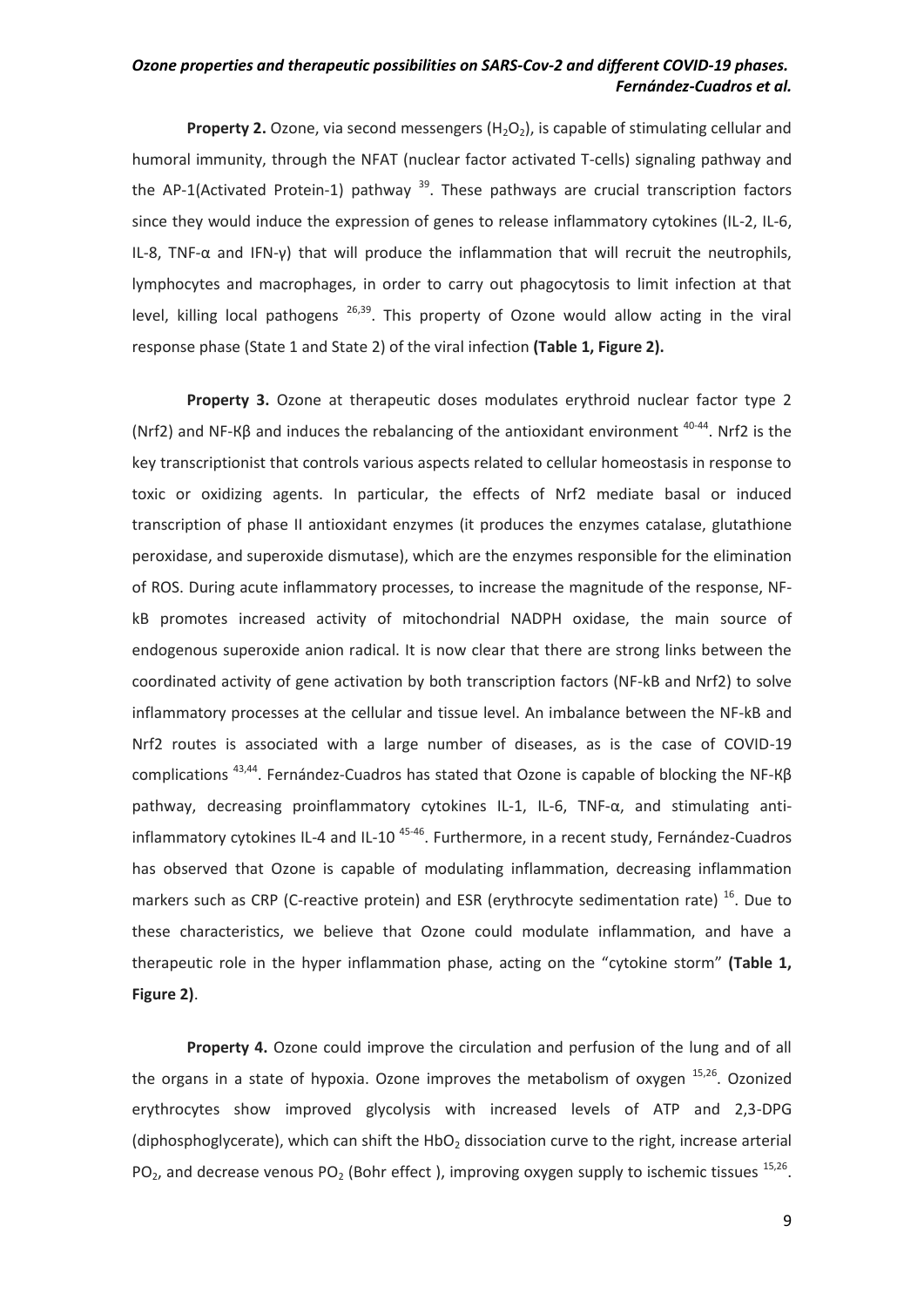Continuous applications of Ozone stimulate the bone marrow and induce it to generate new "gifted erythrocytes" with an increase in the content of 2,3-DPG, as well as an elevation of glucose 6-phosphate dehydrogenase (G6PD), this may allow a profound modification of functional activities leading tissues and organs from a hypoxic to a normoxic state  $15,26$ . Patients with SARS-CoV-2 are likely to have mild non-specific hepatitis, pulmonary fibrosis, and renal failure <sup>47</sup>. Ozone therapy stabilizes liver metabolism and plasma fibrinogen and prothrombin levels tend to normalize in infected patients, suggesting an improvement in the synthesis of liver proteins<sup>47</sup>. There is enough research showing the protective effect of Ozone to prevent oxidative damage to the heart, liver, lung and kidney tissues <sup>47</sup>. For these reasons, we believe that Ozone would be useful in the phase of hyper inflammation and multi-organ failure, restoring hypoxemia **(Table 1, Figure 2).**

#### **METHOD OF ADMINISTRATION**

Ozone can be administered by different routes, by the systemic (major autohemotherapy, saturated saline solution, rectal and vaginal insufflation) or non-systemic technique (minor autohemotherapy and bag ozone therapy)  $^{26,31}$ . There are currently 3 clinical trials that are being carried out in China and seek to assess the effectiveness of major Autohemotherapy on SARS-CoV-2<sup>4</sup>. There is no experimental study that is assessing the administration of systemic ozone by rectal insufflation technique. In this Review we propose that a systemic route, easy to carry out, for the administration of Ozone, is the rectal route. The Ethical Committee at our Hospital has authorized the use of this technique for compassionate management of SARS-CoV-2 infection, considering the 4 biological ozone properties exposed previously.

The rectal insufflation method is a technique of systemic application of Ozone that delivers 95-96% of Ozone compared to the major Autohemotherapy route (100% delivery of Ozone), but without the risks or technical difficulties involved in venous extraction, venous oxygenation and reinfusion. The proposed technique, according to the International Declaration of Ozone Therapy in Madrid, is to administer a volume of between 100-300 cc of rectal ozone at a concentration of 25ug / ml, to gradually increase every 3 days, until reaching a maximum concentration of 35-39ug / ml, in an expected time of 10 daily sessions  $^{48}$ .

Dr. Rowen, with the same administration technique (rectal ozone), applied to 5 patients with Ebola (disease that presents a mortality of 60%), has reported a success rate of 100%. Rowen noted improvement from the first insufflation, although he completed up to 5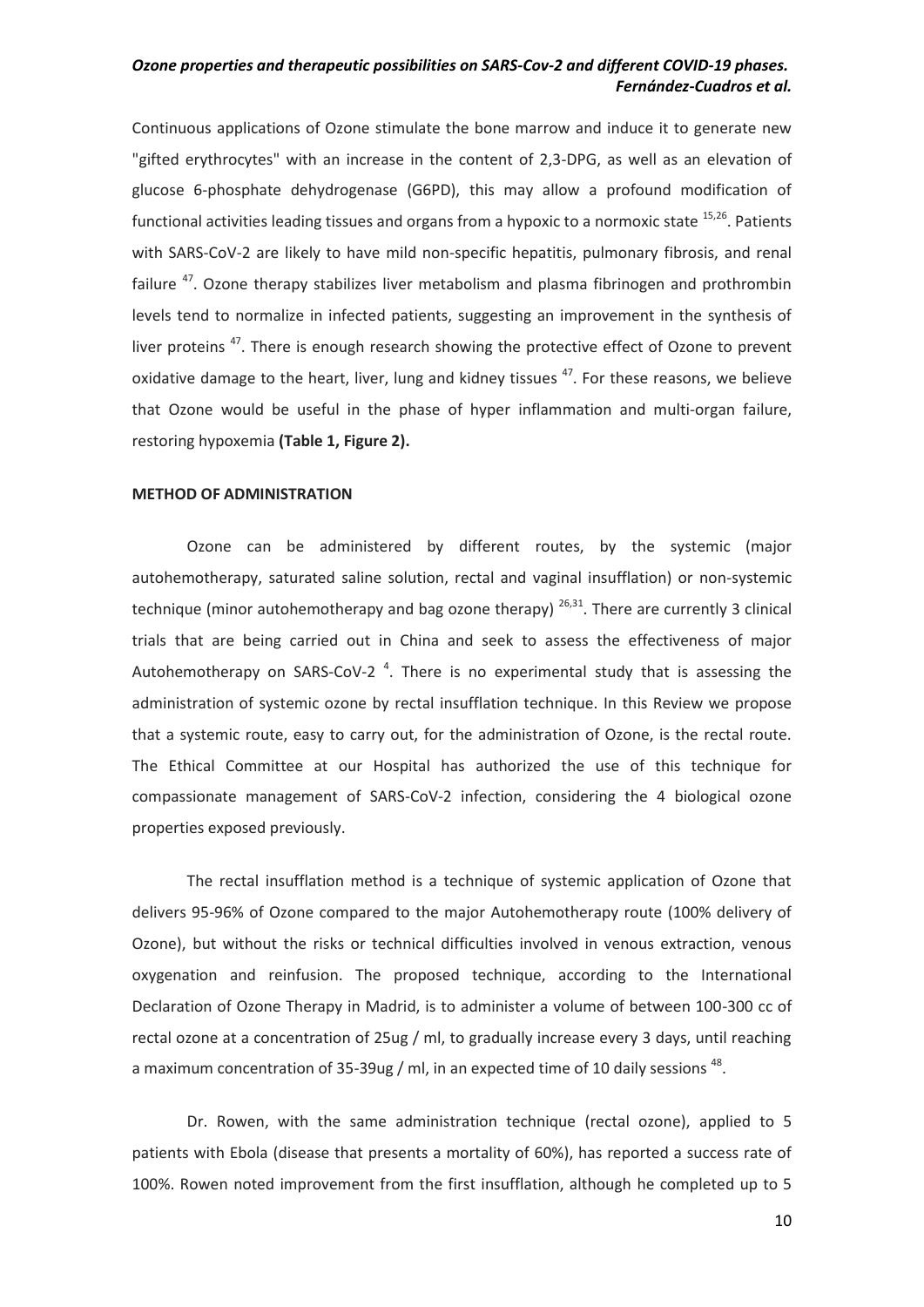treatment sessions. With this encouraging report, we believe that this experience can be extended to the management of SARS-Cov-2<sup>49</sup>.

#### **CONCLUSIONS**

To date, there is no definitive treatment for the new SARS-VOC-2 pandemic. There are 80 international experimental trials underway seeking effective treatment for the COVID-19 pandemic. Of these, there are only 3 that they consider as alternatives to Ozone Therapy (major autohemotherapy). There is no study evaluating Rectal Ozone Insufflation, despite being a safe, inexpensive, risk-free technique that is a systemic route of administration (Ozone 95-96%) and that could be extrapolated to the use of SARS-CoV- 2, given the excellent results observed in the management of Ebola.

Ozone has 4 proven biological properties that could allow its use as an alternative therapy in the different phases of SARS-VOC-2 infection. Ozone could inactivate the virus by direct (O3) or indirect oxidation (ROS and LOPs) and could stimulate the cellular and humoral immune systems, being useful in the early infection phase (State 1 and 2a). Ozone improves gas exchange, reduces inflammation, and modulates the antioxidant system, so it would be useful in the hyper inflammation or cytokine storm phase, and in the hypoxemia and / or multi-organ failure phase (State 2b and State 3).

Given the current pandemic, it is urgent to carry out an experimental study that confirms or rules out the biological properties of Ozone and thus allows it to be an alternative or compassionate therapy for the effective management of SARS-Cov-2 infection.

#### **ACKNOWLEDGEMENTS**

Saturnino Díaz Trujillo (librarian at the Hospital Universitario Santa Cristina) is acknowledged for the bibliographic search for the realization of this study.

#### **COMPLIANCE WITH ETHICAL STANDARDS**

**Funding:** Authors declare no financial funding/support for the elaboration of this manuscript.

**Conflict of interest:** The authors declare that they have no conflict of interest.

**Ethical approval:** The Study Protocol has been approved by the Ethical Committee of the Hospital (15<sup>th</sup> April 2020).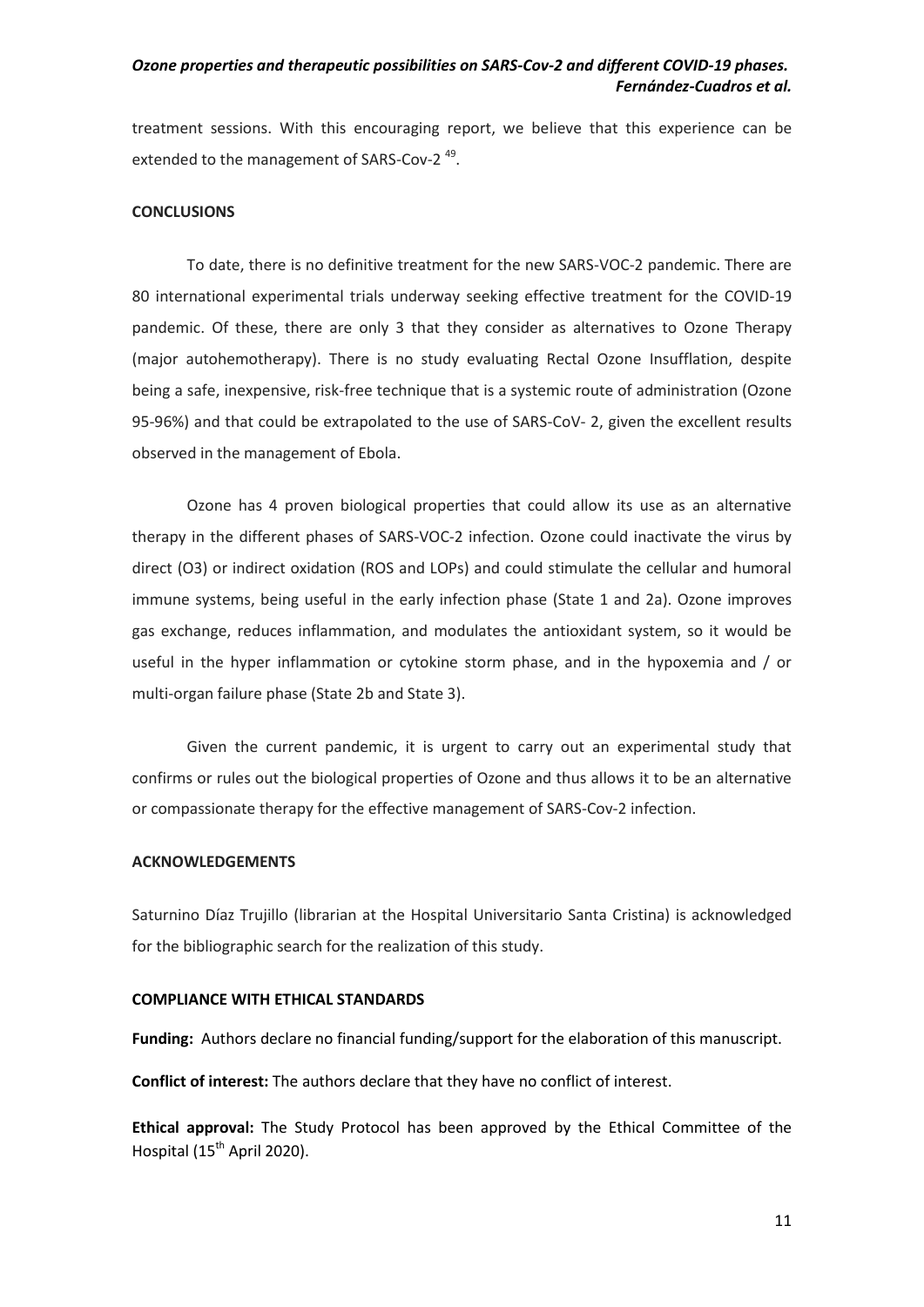**Informed consent:** not applicable.

# **REFERENCES**

- 1. Yin Y, Wunderink RG (2018). MERS, SARS and other coronaviruses as causes of pneumonia. Respirology Feb;23(2):130-137. https://doi.org/ 10.1111/resp.13196.
- 2. Gorbalenya, A. E., Baker, S. C., Baric, R. S., de Groot, R. J., Drosten, C., Gulyaeva, A. A., . & Neuman, B. W. (2020). Severe acute respiratory syndrome-related coronavirus: the species and its viruses: a statement of the Coronavirus Study Group. bioRxiv 2020; published online Feb 11. https://doi.org/ 10(2020.02), 07-937862.
- 3. Chen, N., Zhou, M., Dong, X., Qu, J., Gong, F., Han, Y., . & Yu, T. (2020). Epidemiological and clinical characteristics of 99 cases of 2019 novel coronavirus pneumonia in Wuhan, China: a descriptive study. The Lancet, 395(10223), 507-513.
- 4. WHO. Coronavirus disease (COVID-2019) situation reports. 2020.
- 5. Hung, L. S. (2003). The SARS epidemic in Hong Kong: what lessons have we learned?. Journal of the Royal Society of Medicine, 96(8), 374-378.
- 6. Chen N., Zhou M., et at. *Epidemiological and clinical characteristics of 99 cases of 2019 novel coronavirus pneumonia in Wuhan, China: a descriptive study*. *Lancet* 2020; 395: 50713. https://doi.org/10.1016/ S0140- 6736(20)30211-7.
- 7. Li, H., Zhou, Y., Zhang, M.,Zhao, Q., & Liu, J. (2020). Updated approaches against SARS-CoV-2. *Antimicrobial Agents and Chemotherapy*.
- 8. Russell, C. D., Millar, J. E., & Baillie, J. K. (2020). Clinical evidence does not support corticosteroid treatment for 2019-nCoV lung injury. *The Lancet*, *395*(10223), 473-475.
- 9. Wang, M., Cao, R., Zhang, L., Yang, X., Liu, J., Xu, M., . & Xiao, G. (2020). Remdesivir and chloroquine effectively inhibit the recently emerged novel coronavirus (2019-nCoV) in vitro. *Cell research*, *30*(3), 269-271.
- 10. Lim, J., Jeon, S., Shin, H. Y., Kim, M. J., Seong, Y. M., Lee, W. J., . & Park, S. J. (2020). Case of the Index Patient Who Caused Tertiary Transmission of COVID-19 Infection in Korea: the Application of Lopinavir/Ritonavir for the Treatment of COVID-19 Infected Pneumonia Monitored by Quantitative RT-PCR. *Journal of Korean Medical Science*, *35*(6).
- 11. Vincent, M. J., Bergeron, E., Benjannet, S., Erickson, B. R., Rollin, P. E., Ksiazek, T. G., . & Nichol, S. T. (2005). Chloroquine is a potent inhibitor of SARS coronavirus infection and spread. *Virology journal*, *2*(1), 69.
- 12. Devaux, C. A., Rolain, J. M., Colson, P., & Raoult, D. (2020). New insights on the antiviral effects of chloroquine against coronavirus: what to expect for COVID-19?. *International Journal of Antimicrobial Agents*, 105938.
- 13. Gautret, P., Lagier, J. C., Parola, P., Meddeb, L., Mailhe, M., Doudier, B., . & Honoré, S. (2020). Hydroxychloroquine and azithromycin as a treatment of COVID-19: results of an open-label non-randomized clinical trial. *International Journal of Antimicrobial Agents*, 105949.
- 14. Beltrán Carrillo, Esther Martínez. COVID-19 y Acupuntura: ¿existe una nueva línea de investigación terapéutica? Revista Digital de Acupuntura, Número Extraordinario Marzo 2020,3(1):1-21.
- 15. Fernandez-Cuadros ME, Perez-Moro OS, Albaladejo-Florin MJ. Ozone fundamentals and effectiveness in knee pain: Chondromalacia and knee osteoarthritis. Germany: Lambert Academic Publishing; 2016.
- 16. Fernández-Cuadros Marcos Edgar, Pérez-Moro Olga Susana, Albaladejo-Florin María Jesús, Alava-Rabasa Sandra. El ozono intraarticular modula la inflamación, mejora el dolor, la rigidez, la función y tiene un efecto anabólico sobre la artrosis de rodilla: estudio cuasi-experimental prospectivo tipo antes-después, 115 pacientes. Intra-articular Ozone modulates inflammation,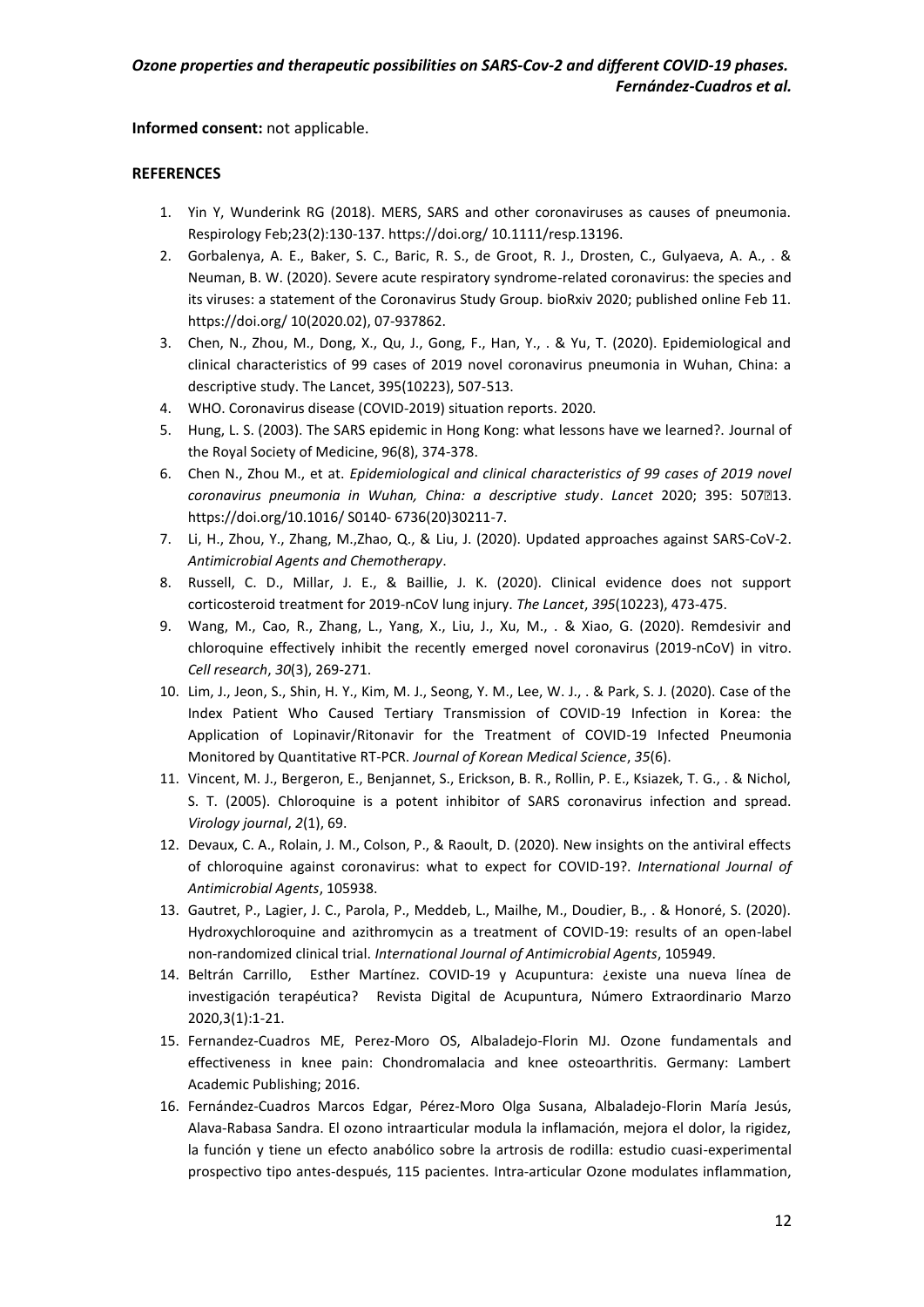ameliorates pain and rigidity, improves function and has anabolic effect on knee osteoarthritis: a prospective quasiexperimental before-and-after study, 115 patients. Rev. Soc. Esp. Dolor. 2020. doi: 10.20986/resed.2020.3775/2019.

- 17. Shi, Y., Wang, Y., Shao, C. *et al.* COVID-19 infection: the perspectives on immune responses. *Cell Death Differ* (2020). [https://doi.org/10.1038/s41418-020-0530-3.](https://doi.org/10.1038/s41418-020-0530-3)
- 18. Qin, C., Zhou, L., Hu, Z., Zhang, S., Yang, S., Tao, Y., . & Tian, D. S. (2020). Dysregulation of immune response in patients with COVID-19 in Wuhan, China. *China (February 17, 2020)*.
- 19. Huang, C., Wang, Y., Li, X., Ren, L., Zhao, J., Hu, Y., . & Cheng, Z. (2020). Clinical features of patients infected with 2019 novel coronavirus in Wuhan, China. *The Lancet*, *395*(10223), 497- 506.
- 20. Karakike, E., & Giamarellos-Bourboulis, E. J. (2019). Macrophage activation-like syndrome: a distinct entity leading to early death in sepsis. *Frontiers in immunology*, *10*.
- 21. Ruan, Q., Yang, K., Wang, W., Jiang, L., & Song, J. (2020). Clinical predictors of mortality due to COVID-19 based on an analysis of data of 150 patients from Wuhan, China. *Intensive care medicine*, 1-3.
- 22. Zhou, F., Yu, T., Du, R., Fan, G., Liu, Y., Liu, Z., . & Guan, L. (2020). Clinical course and risk factors for mortality of adult inpatients with COVID-19 in Wuhan, China: a retrospective cohort study. *The Lancet*.
- 23. Shimabukuro-Vornhagen, A., Gödel, P., Subklewe, M., Stemmler, H. J., Schlößer, H. A., Schlaak, M., Kochanek, M., Böll, B., & von Bergwelt-Baildon, M. S. (2018). Cytokine release syndrome. Journal for immunotherapy of cancer, 6(1), 56. [https://doi.org/10.1186/s40425-018-0343-9.](https://doi.org/10.1186/s40425-018-0343-9)
- 24. Mehta P *et al. COVID-19: consider cytokine storm syndromes and immunosuppression. The Lancet* March 28, 2020 https://doi.org/10.1016/ S0140-6736(20)30630-9.
- 25. Siddiqi, H. K., & Mehra, M. R. (2020). COVID-19 Illness in Native and Immunosuppressed States: A Clinical- Therapeutic Staging Proposal. *The Journal of Heart and Lung Transplantation*..
- 26. Bocci V (2011). Ozone: a new medical drug. 2nd Edition., Springer Verlag. Dordrecht, the Nederlands, Germany.
- 27. Iliakis E, Valadakis V, Vynios D H, Tsiganos C. P, and Agapitos E. (2001). Rationalization of the Activity of Medical Ozone on Intervertebral Disc A Histological and Biochemical Study. Rivista di Neuroradiologia; 14(1 suppl): 23-30.
- 28. Paoloni M, Di Sante L, Cacchio A, Apuzzo D, Marotta S, et al (2009). Intramuscular oxygenozone therapy in the treatment of acute back pain with lumbar disc herniation: a multicenter, randomized, double-blind, clinical trial of active and simulated lumbar paravertebral injection. *Spine*;*4*(13):1337-1344.
- 29. Seyman D, Ozen N. S, Inan D, Ongut G, and Ogunc D (2012). Pseudomona aeruginosa septic arthritis of knee after intra-articular ozone injection. New Microbiologica;35(3):345-348.
- 30. Mawsouf N, El-Sawalhi M M, Shaheen A. A, Darwish H. A, Martinez-Sanchez, et al. (2011). Effect of ozone therapy on redox status in experimentally induced arthritis. Revista Espanola de Ozonoterapia, 1(1), 32-43.
- 31. Madrigal C (2007). Tratado de Ozonoterapia. Editorial la Salud Naturalmente. Madrid, España.
- 32. Bocci, V. A (2006). Scientific and medical aspects of ozone therapy. State of the art. *Archives of medical research*, *37*(4),425-435.
- 33. Babior, B. M., Takeuchi, C., Ruedi, J., Gutierrez, A., & Wentworth, P. (2003). Investigating antibody-catalyzed ozone generation by human neutrophils. *Proceedings of the National Academy of Sciences*, *100*(6), 3031-3034.
- 34. Rowen, R. J., & Robins, H. (2020). A Plausible "Penny" Costing Effective Treatment for Corona Virus Ozone Therapy. *J Infect Dis Epidemiol*, *6*, 113.
- 35. Eren E, Saribek F, Kayalayci,, Yilmaz N. How to cripple SARS-COV-2 virus with Ozone treatment Thiol groups in viruses and SARS-COV-2, Traditional and Complementary Medicine, 2020.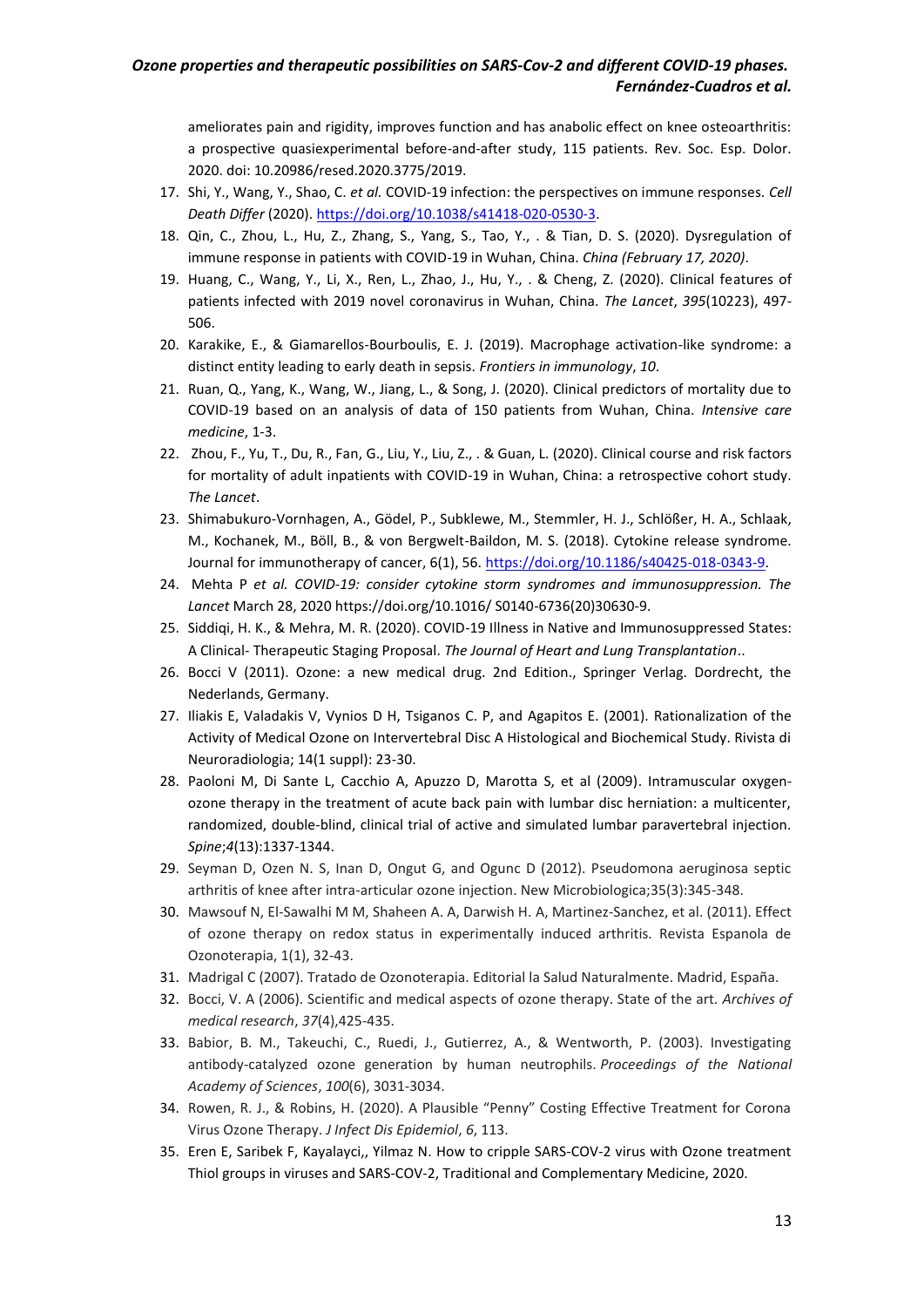- 36. Schoeman D, Fielding BC (2019) Coronavirus envelope protein: Current knowledge. Virol J 16: 69.
- 37. Madu IG, Belouzard S, Whittaker GR (2009) SARS-coronavirus spike S2 domain flanked by cysteine residues C822 and C833 is important for activation of membrane fusion. Virology 393: 265-271.
- 38. Sharma, V. K., & Graham, N. J. (2010). Oxidation of amino acids, peptides and proteins by ozone: a review. *Ozone: Science & Engineering*, *32*(2), 81-90.
- 39. Reth M. Hydrogen peroxide as second messenger in lymphocyte activation. Nat. Immunol. 2002; 3: 1129-34.
- 40. Martinez-Sanchez G. Mechanisms of action of O3. Genomic pathways. *Ozone Therapy Global Journal.* 2019 2019;9(1):21-22.
- 41. Delgado-Roche L, Riera-Romo M, Mesta F, Hernández-Matos Y, Barrios JM, Martínez-Sánchez G. Medical Ozone Promotes Nrf2 Phosphorylation Reducing Oxidative Stress And Proinflammatory Cytokines In Multiple Sclerosis Patients. *Rev Esp Ozonoterapia.* 2018 2018;8(2 Supp 1):48-49.
- 42. Martinez-Sanchez G, Delgado-Roche L. Up-date on the mechanisms of action of ozone through the modification of cellular signaling pathways. Role of Nrf2 and NFkb. *Rev Esp Ozonoterapia.*  2017 2017;7(2):17-18.
- 43. Bocci V, Valacchi G. Nrf2 activation as target to implement therapeutic treatments. *Front Chem.*  2015;3:4.
- 44. Re L, Martinez-Sanchez G, Bordicchia M, et al. Is ozone pre-conditioning effect linked to Nrf2/EpRE activation pathway in vivo? A preliminary result. *Eur J Pharmacol.* Nov 5 2014;742:158-162.
- 45. Fernandez-Cuadros, M. E., Perez-Moro, O. S., & Mirón-Canelo, J. A. (2016). Could ozone be used as a feasible future treatment in osteoarthritis of the knee. *Diversity Equal Health Care*, *13*(3), 232-9.
- 46. Fernández-Cuadros, M. E., Pérez-Moro, O. S., Albaladejo-Florín, M. J., Álava-Rabasa, S., Tobar-Izquierdo, M., & Rodriguez-de-Cía, J. Science Repository, 2020, 2(1): [In press].
- 47. Schwartz A, Martinez-Sánchez G. Uso potencial complementario y compasivo de la ozonoterapia sistemica en el COVI-19. AEPROMO, 2020, In Press.
- 48. Rowen, R. J. (2019). Ozone and oxidation therapies as a solution to the emerging crisis in infectious disease management: a review of current knowledge and experience. *Medical Gas Research*, *9*(4), 232.
- 49. Schwartz, A., Sanchez, G. M., & Sabah, F. (2015). Declaración de Madrid sobre la ozonoterapia. *2a edição*.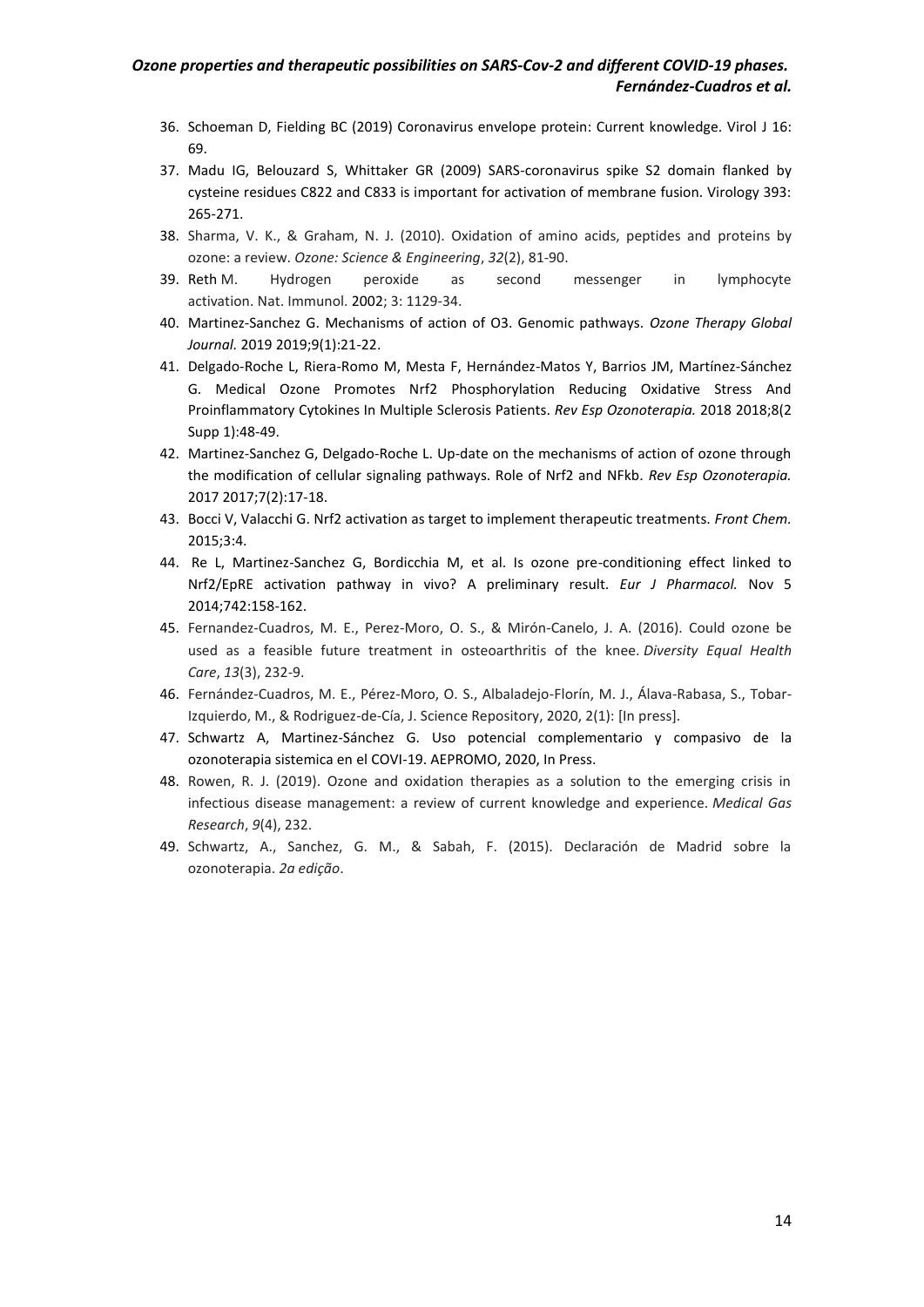**Table 1.** Severity of SARS-Cov-2 Infection by Stages, signs, symptoms<sup>25</sup>, potential therapies and Ozone therapy proposal according to properties / evolution of the disease.

| <b>STATE</b>                         | <b>STATE 1</b>                                                                        | <b>STATE 2</b>                                                                                                                                                                                                                    |                                                                                                                                                                                                                                                                                                                    | <b>STATE 3</b>                                                                                                     |  |
|--------------------------------------|---------------------------------------------------------------------------------------|-----------------------------------------------------------------------------------------------------------------------------------------------------------------------------------------------------------------------------------|--------------------------------------------------------------------------------------------------------------------------------------------------------------------------------------------------------------------------------------------------------------------------------------------------------------------|--------------------------------------------------------------------------------------------------------------------|--|
|                                      | (Early infection)                                                                     | (2a [without hypoxia]; 2b [with hypoxia])                                                                                                                                                                                         |                                                                                                                                                                                                                                                                                                                    | (Systemic hiper<br>inflammation)                                                                                   |  |
|                                      |                                                                                       | (Pulmonar phase)                                                                                                                                                                                                                  |                                                                                                                                                                                                                                                                                                                    |                                                                                                                    |  |
|                                      | Phase of viral response                                                               |                                                                                                                                                                                                                                   |                                                                                                                                                                                                                                                                                                                    |                                                                                                                    |  |
| <b>Severity</b>                      |                                                                                       | Phase of host hiperresponse (cytokine storm)                                                                                                                                                                                      |                                                                                                                                                                                                                                                                                                                    |                                                                                                                    |  |
|                                      |                                                                                       |                                                                                                                                                                                                                                   |                                                                                                                                                                                                                                                                                                                    |                                                                                                                    |  |
| <b>Symptoms</b>                      | Mild general symptoms<br>(fever, dry cough, diarrhea,<br>headache)                    | Disnea, Hypoxia (PaO <sub>2</sub> /FiO <sub>2</sub> < 300mmHg)<br>Shock,<br>Failure                                                                                                                                               |                                                                                                                                                                                                                                                                                                                    | SARS, MOFS,<br>Cardiac                                                                                             |  |
| <b>Signs</b>                         | Linfopenia,<br>increase<br>in<br>prothrombine time, mild D-<br>dimer and LDH increase | Abnormal radiologic thorax image<br>Increased<br><b>Elevated Transaminases</b><br>markers<br>of<br>Normal or low Procalcitonin<br>Inflammation<br>(LDH, CRP, IL-6,<br>Ferritin),<br>elevation<br>of<br>troponin and NT-<br>proBNP |                                                                                                                                                                                                                                                                                                                    |                                                                                                                    |  |
|                                      | Remdesivir, chloroquine, hidroxicloroquine, convalescent serum transfussion           |                                                                                                                                                                                                                                   |                                                                                                                                                                                                                                                                                                                    |                                                                                                                    |  |
| <b>Potential</b><br><b>Therapies</b> | Favors immunosufficient                                                               |                                                                                                                                                                                                                                   |                                                                                                                                                                                                                                                                                                                    | Inmunosupression: Corticosteroids, human<br>immunoglobulin, inhibitors of IL-1, IL-6, IL-<br>2, inhibitors of JAK. |  |
|                                      | Ozone (O3) as viral inhibitor<br>[virucidal].                                         | Ozone (O3) as cellular and<br>humoral<br>stimmulator<br>[stimulating NFAT-cell and<br>AP-1 pathway].                                                                                                                              | Ozone<br>(O3)<br>as<br>immunomodulator<br>(decreases IL1, IL-6, TNF-α, stimmulates IL-<br>10). O3 blocks NF-Kβ pathway and<br>stimulates Nrf2 pathway. [Useful in cytokine<br>storm].<br><b>Ozone (O3)</b> might favor $O2$ delivery and red<br>blood permeability (hypoxemia). [Useful in<br>multiorgan failure]. |                                                                                                                    |  |

SRAS, Severe Acute Respiratory Syndrome. MOFS, Multiorganic Failure Syndrome. CRP, Protein C-reactive Protein. LDH, lactato deshidrogenase. NT-proBNP, N-terminal pro-brain natriuretic peptide. Il, interleukina. NFAT-cell, nuclear factor activated T-cell. JAK, Janus Kinase. NF-Кβ, nuclear factor- Кβ. AP-1, Activated Protein-1. Nrf2, nuclear eritroid factor 2.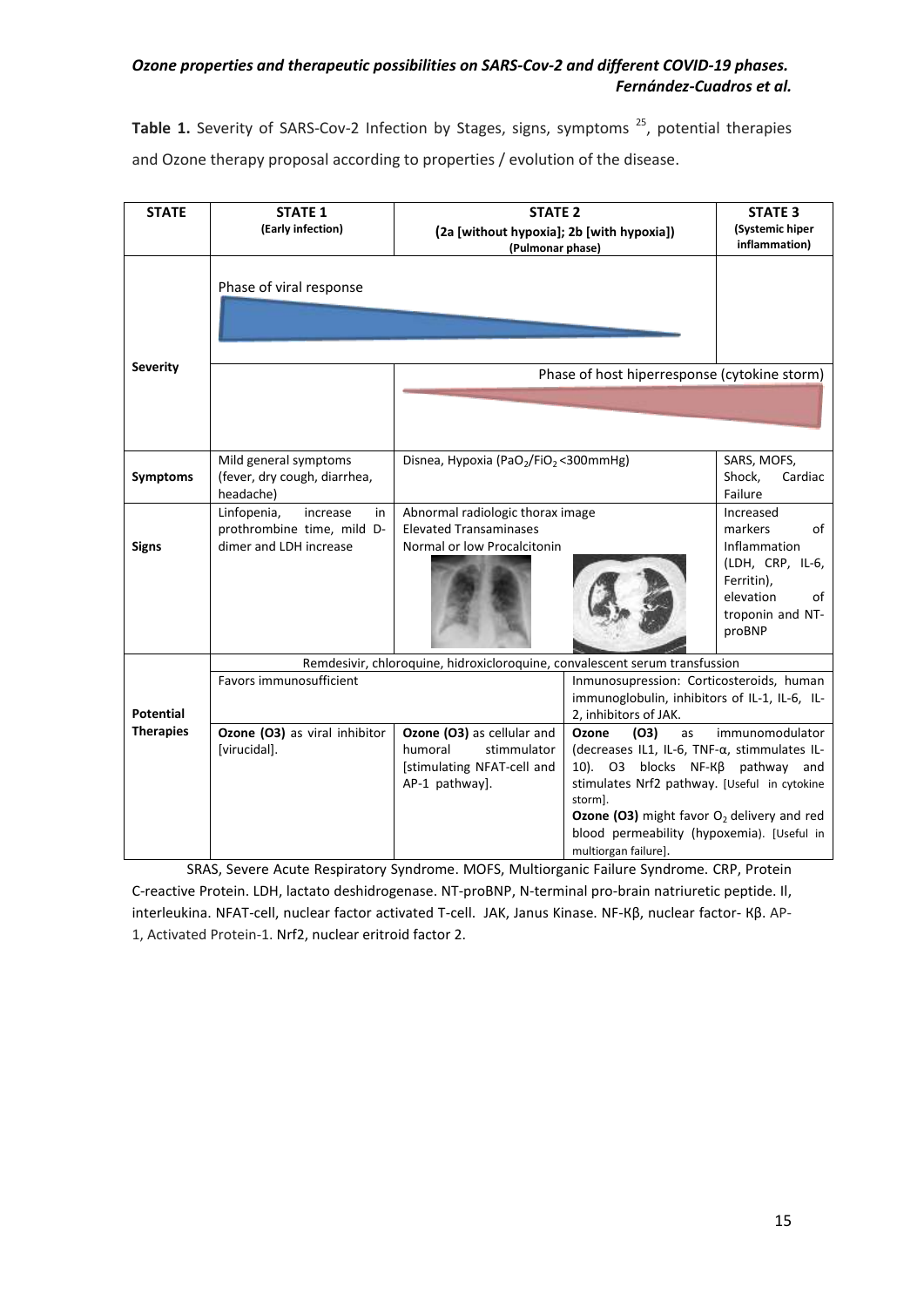| <b>Sustrate</b> | <b>Messenger</b> | <b>Target</b>    | <b>Functional modifications</b>     |  |
|-----------------|------------------|------------------|-------------------------------------|--|
|                 |                  | Erythrocytes     | Favors delivery of $O2$ (by 2,3DPG) |  |
|                 |                  | Leucocytes       | Activates immunity                  |  |
|                 | <b>ROS</b>       | <b>Platelets</b> | Release of cytokines and growth     |  |
|                 |                  |                  | factors                             |  |
| Ozone in serum  | LOP <sub>S</sub> | Endothelium      | Release of NO and super<br>gifted   |  |
|                 |                  |                  | erythrocytes                        |  |
|                 |                  | Bone marrow      | Release os stem cells               |  |
|                 |                  | Other organs     | Regulation of oxidative<br>shock    |  |
|                 |                  |                  | proteins and antioxidant enzymes    |  |

Table 2. Effect of Ozone on Target Organs and Functional Modifications<sup>26</sup>.

ROS, Reactive Oxygen Species. LOPs, Lipid Oxidative Products. NO, Nitric Oxide. 2,3 DPG, 2,3 diphosfoglicerate.

Figure 1. The coronavirus owes its name to the protein around it that has a crown shape (Sspike protein) and that is made up of Cysteine and Tryptophan. Ozone (O3) or its mediators (ozonides [ROS, LOPs]) are capable of oxidizing these residues, preventing their binding to the ACE2 (Angiotensin Converting Enzyme 2) receptor of type 2 pneumocyte.